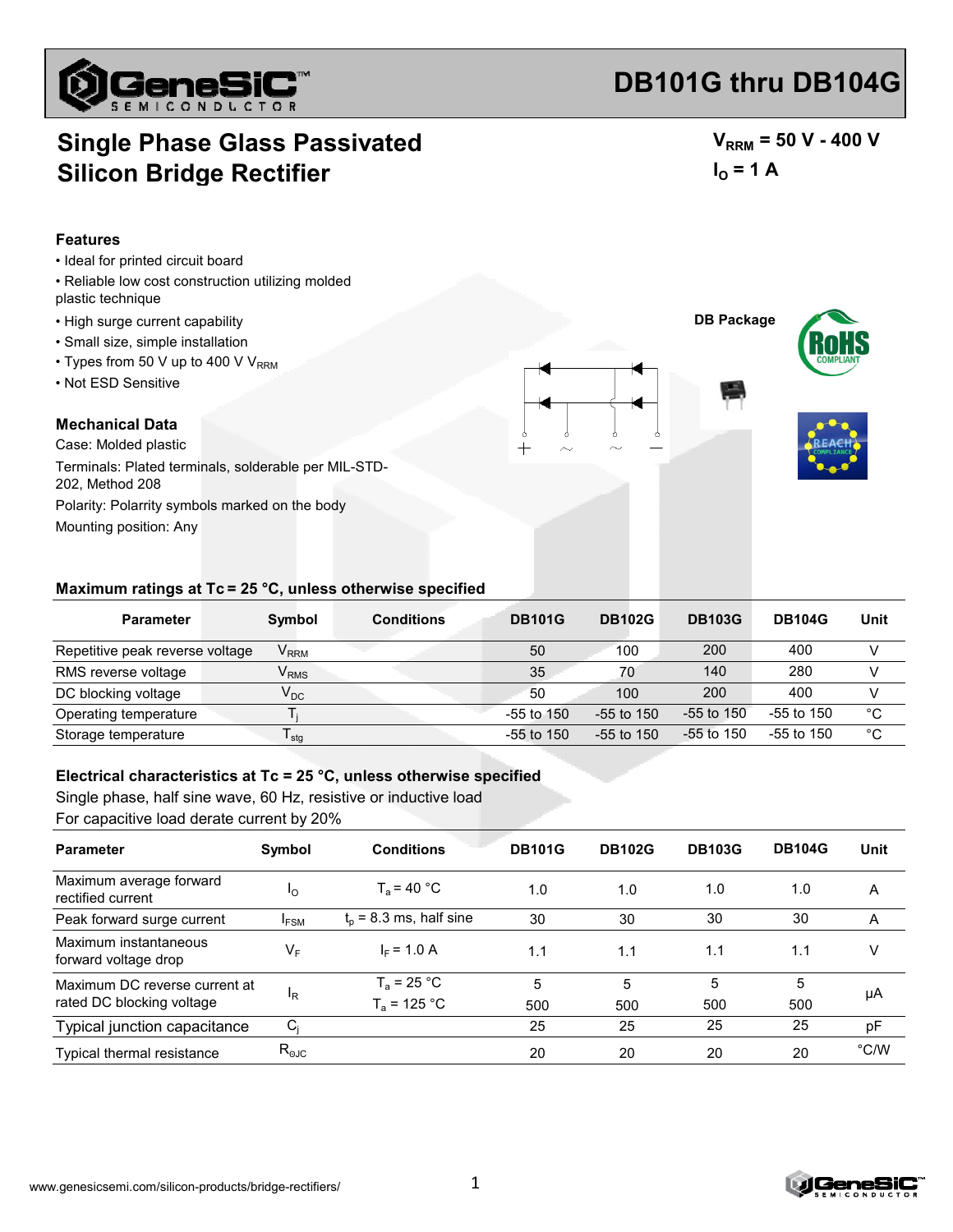

# **DB101G thru DB104G**



FIG.3- TYPICAL FORWARD CHARACTERISTICS PER BRIDGE ELEMENT





FIG.4- TYPICAL REVERSE LEAKAGE CHARACTERISTICS PER BRIDGE ELEMENT



#### FIG.5 TYPICAL JUNCTION CAPACITANCE PER BRIDGE ELEMENT